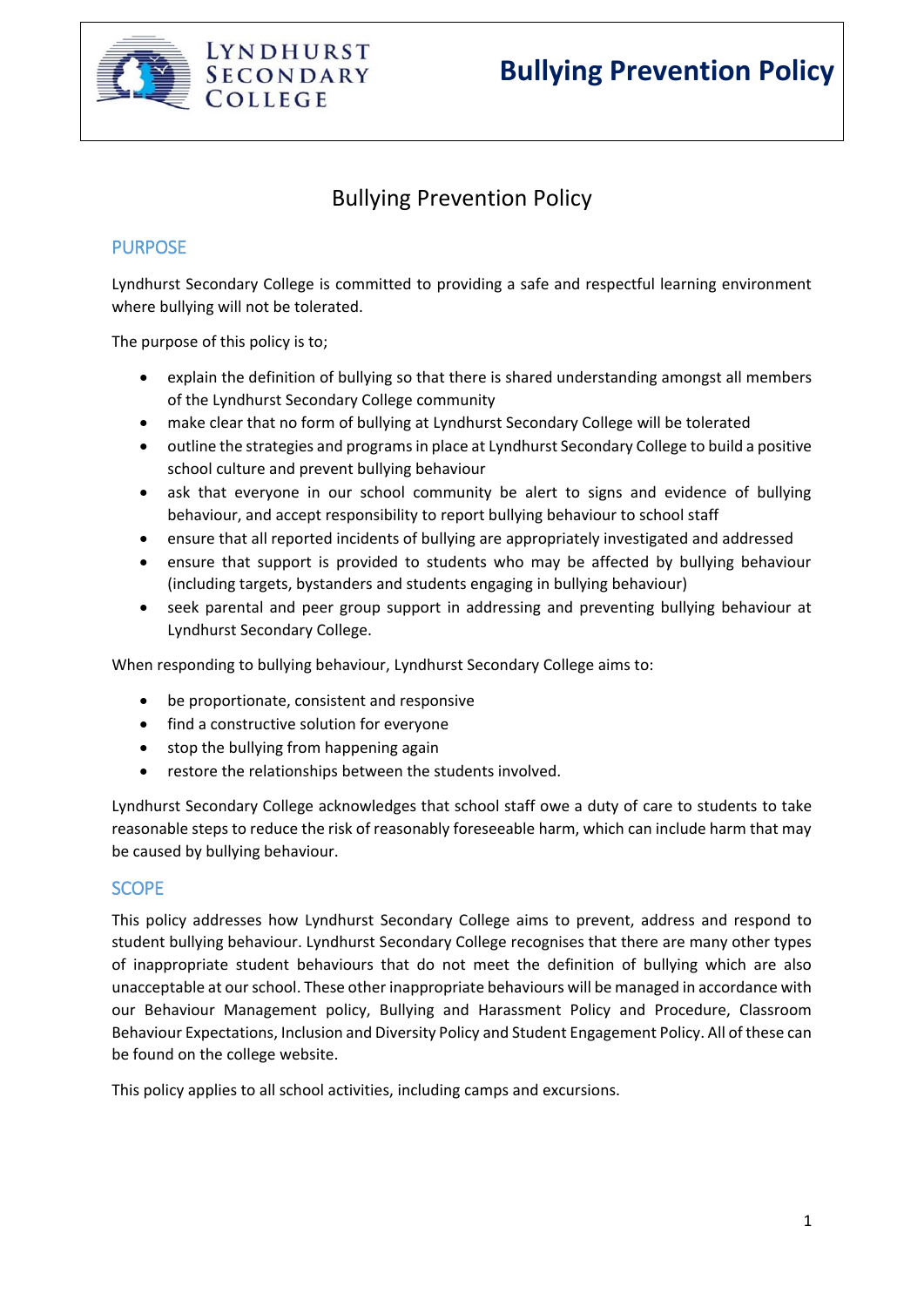

# **POLICY**

# Definitions:

**Bullying -** In 2018 the Education Council of the Council of Australian Governments endorsed the following definition of bullying for use by all Australian schools:

*Bullying is an ongoing and deliberate misuse of power in relationships through repeated verbal, physical and/or social behaviour that intends to cause physical, social and/or psychological harm. It can involve an individual or a group misusing their power, or perceived power, over one or more persons who feel unable to stop it from happening.*

*Bullying can happen in person or online, via various digital platforms and devices and it can be obvious (overt) or hidden (covert). Bullying behaviour is repeated, or has the potential to be repeated, over time (for example, through sharing of digital records)*

*Bullying of any form or for any reason can have immediate, medium and long-term effects on those involved, including bystanders. Single incidents and conflict or fights between equals, whether in person or online, are not defined as bullying.*

Bullying has three main features:

- It involves a misuse of power in a relationship
- It is ongoing and repeated, and
- It involves behaviours that can cause harm.

Bullying can be:

- 1. *Direct* physical bullying e.g. hitting, tripping, and pushing or damaging property.
- 2. *Direct* verbal bullying e.g. name calling, insults, homophobic or racist remarks, verbal abuse.
- 3. *Indirect* bullying e.g. spreading rumours, playing nasty jokes to embarrass and humiliate, mimicking, encouraging others to socially exclude a person and/or damaging a person's social reputation or social acceptance.

*Cyberbullying* is direct or indirect bullying behaviours using digital technology. For example, via a mobile device, computers, chat rooms, email, social media, etc. It can be verbal, written and include images, video and/or audio.

**Other distressing and inappropriate behaviours-** Many distressing and inappropriate behaviours may not constitute bullying even though they are unpleasant. Students who are involved in or who witness any distressing and inappropriate behaviours should report their concerns to school staff and our school will follow the Student Engagement Policy.

*Mutual conflict* involves an argument or disagreement between people with no imbalance of power. In incidents of mutual conflict, generally, both parties are upset and usually both want a resolution to the issue. Unresolved mutual conflict can develop into bullying if one of the parties targets the other repeatedly in retaliation.

*Social rejection or dislike* is not bullying unless it involves deliberate and repeated attempts to cause distress, exclude or create dislike by others.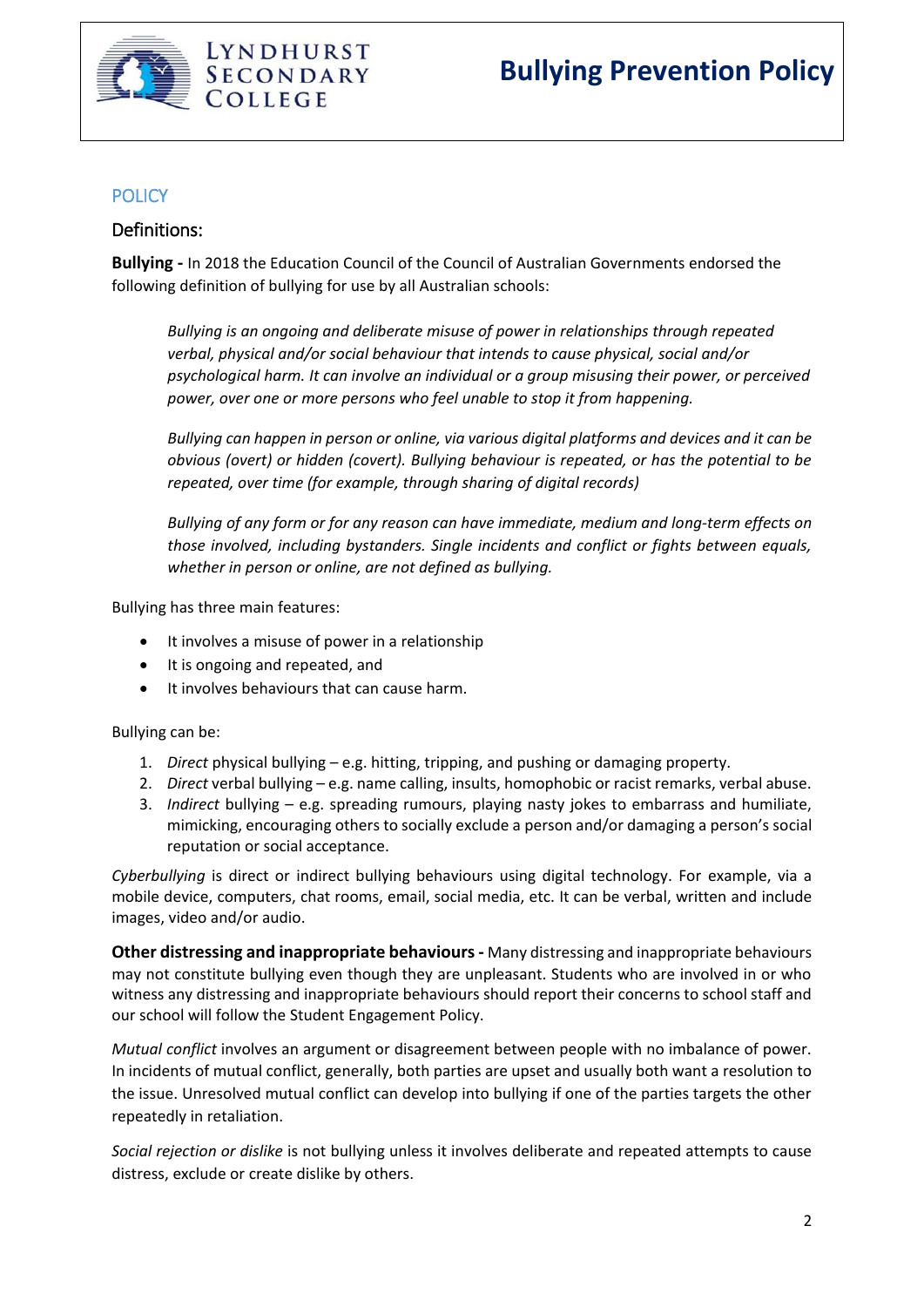

LYNDHURST SECONDARY COLLEGE

*Single-episode acts* of nastiness or physical aggression are not the same as bullying. However, single episodes of nastiness or physical aggression are not acceptable behaviours at our school and may have serious consequences for students engaging in this behaviour. Lyndhurst Secondary College will use its Student Engagement Policy to guide a response to single episodes of nastiness or physical aggression.

*Harassment* is language or actions that are demeaning, offensive or intimidating to a person. It can take many forms, including sexual harassment and disability harassment. Further information about these two forms of harassment, including definitions, is set out in our Inclusion and Diversity Policy. Harassment of any kind will not be tolerated at Lyndhurst Secondary College and may have serious consequences for students engaging in this behaviour. Lyndhurst Secondary College will use its Student Wellbeing and Engagement Policy to guide a response to students demonstrating harassing behaviour, unless the behaviour also constitutes bullying, in which case the behaviour will be managed in accordance with this Bullying Prevention Policy.

# BULLYING PREVENTION

Lyndhurst Secondary College has a number of programs and strategies in place to build a positive and inclusive school culture. We strive to foster a school culture that prevents bullying behaviour by modelling and encouraging behaviour that demonstrates acceptance, kindness and respect.

Bullying prevention at Lyndhurst Secondary College is proactive and is supported by research that indicates that a whole school, multifaceted approach is the most effective way to prevent and address bullying. At our school:

- We have a positive school environment that provides safety, security and support for students and promotes positive relationships and wellbeing.
- We strive to build strong partnerships between the school, families and the broader community that means all members work together to ensure the safety of students.
- Teachers are encouraged to incorporate classroom management strategies that discourage bullying and promote positive behaviour.
- A range of year level incursions and programs are planned for each year to raise awareness about bullying and its impacts.
- In the classroom, our social and emotional learning curriculum teaches students what constitutes bullying and how to respond to bullying behaviour assertively. This promotes resilience, assertiveness, conflict resolution and problem solving.
- The Peer Support Program encourages positive relationships between students in different year levels. We seek to empower students to be confident communicators and to resolve conflict in a non-aggressive and constructive way.
- Students are encouraged to look out for each other and to talk to teachers and older peers about any bullying they have experienced or witnessed.
- We participate in the National Day of Action against Bullying and Violence.

For further information about our engagement and wellbeing initiatives, please see our Student Engagement Policy.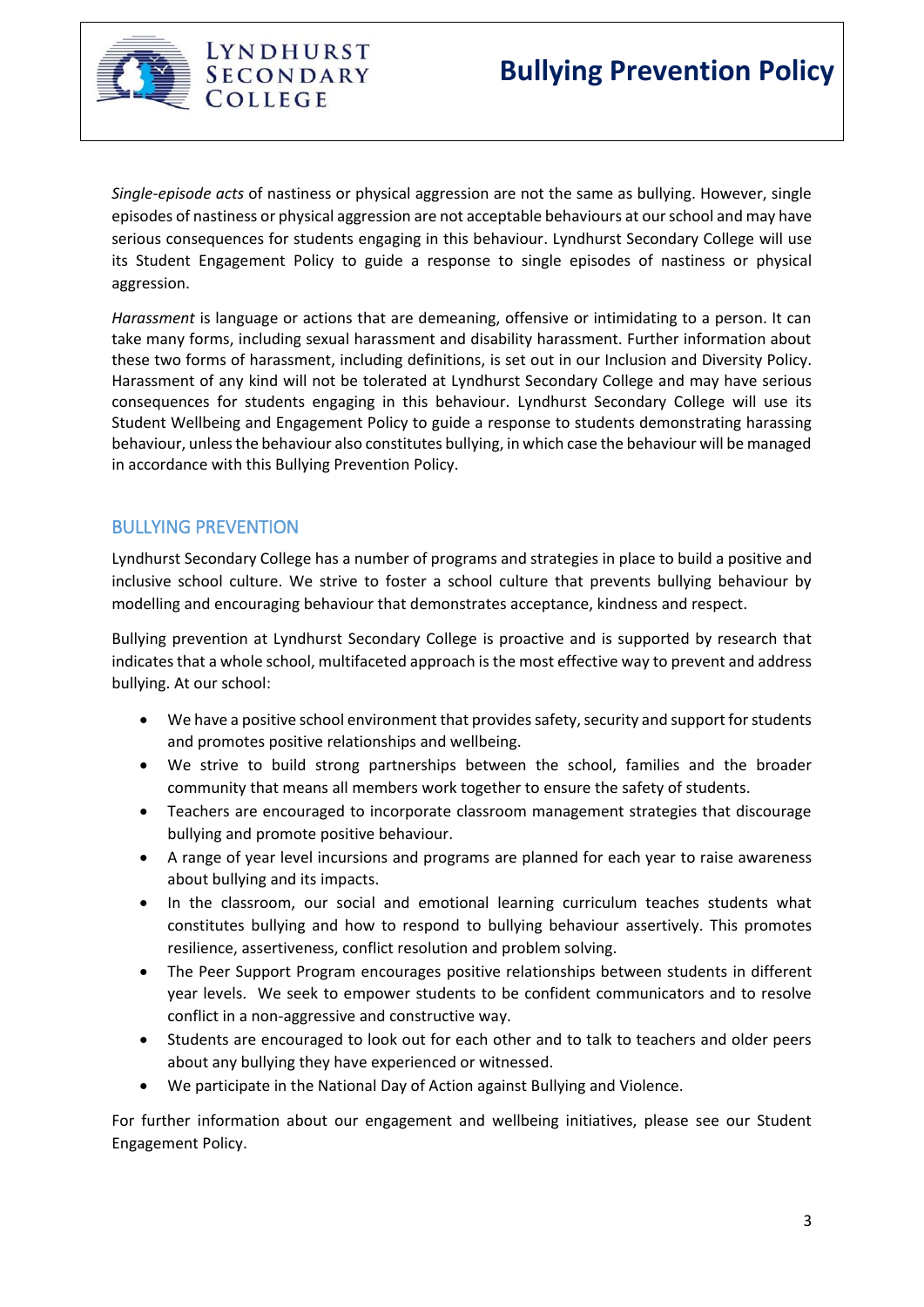

#### INCIDENT RESPONSE

#### Reporting concerns to Lyndhurst Secondary College

Bullying complaints will be taken seriously and responded to sensitively at our school.

Students who may be experiencing bullying behaviour, or students who have witnessed bullying behaviour, are encouraged to report their concerns to school staff as soon as possible.

Our ability to effectively reduce and eliminate bullying behaviour is greatly affected by students and/or parents and carers reporting concerning behaviour as soon as possible, so that the responses implemented by Lyndhurst Secondary College are timely and appropriate in the circumstances.

We encourage students to speak to their relevant Sub School Leader and Team Leader. However, students are welcome to discuss their concerns with any trusted member of staff.

Parents or carers who develop concerns that their child is involved in, or has witnessed bullying behaviour at Lyndhurst Secondary College should contact the relevant sub School Leader or Team Leader for their child's year level at the college on 5996 0144.

#### Investigations

When notified of alleged bullying behaviour, school staff are required to:

- 1. Record the details of the allegations in Compass and
- 2. Inform the relevant Sub School Leader or Team Leader.

The Team Leader and Sub School Leader is responsible for investigating allegations of bullying in a timely and sensitive manner. To appropriately investigate an allegation of bullying, the Team Leader/Sub school Leader may:

- Speak to the those involved in the allegations, including the target/s, the students allegedly engaging in bullying behaviour/s and any witnesses to the incidents
- Speak to the parents of the students involved
- Speak to the teachers of the students involved
- Take detailed notes of all discussions for future reference
- Obtain written statements from all or any of the above.

All communications with the Team Leader/Sub School Leader in the course of investigating an allegation of bullying will be managed sensitively. Investigations will be completed as quickly as possible to allow for the behaviours to be addressed in a timely manner.

The objective of completing a thorough investigation into the circumstances of alleged bullying behaviour is to determine the nature of the conduct and the students involved. A thorough understanding of the alleged bullying will inform staff about how to most effectively implement an appropriate response to that behaviour.

Serious bullying, including serious cyberbullying, is a criminal offence and may be referred to Victoria Police. For more information, see: [Brodie's Law.](http://www.education.vic.gov.au/about/programs/bullystoppers/Pages/advicesheetbrodieslaw.aspx)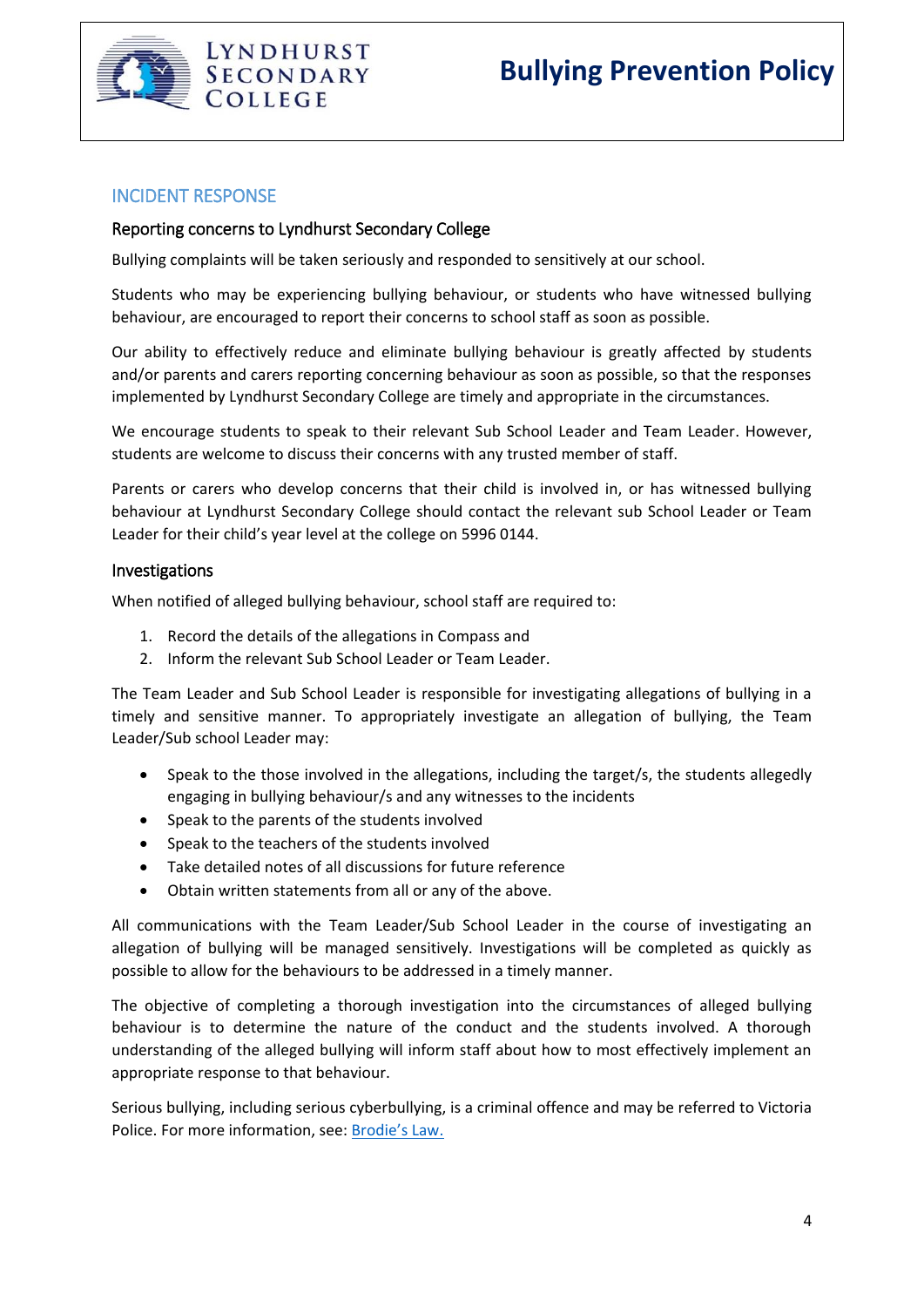

#### Responses to bullying behaviours

When Team Leader/Sub School Leader has sufficient information to understand the circumstances of the alleged bullying and the students involved, a number of strategies may be implemented to address the behaviour and support affected students in consultation with Student Wellbeing Team, teachers, SSS, Assistant Principal, Principal, Department of Education and Training specialist staff etc.

There are a number of factors that will be considered when determining the most appropriate response to the behaviour. When making a decision about how to respond to bullying behaviour, Lyndhurst Secondary College will consider;

- the age and maturity of the students involved
- the severity and frequency of the bullying, and the impact it has had on the target student
- whether the student/s engaging in bullying behaviour have displayed similar behaviour before
- whether the bullying took place in a group or one-to-one context
- whether the students engaging in bullying behaviour demonstrates insight or remorse for their behaviour
- the alleged motive of the behaviour, including any element of provocation.

The Team Leader/Sub School Leader may implement all, or some of the following responses to bullying behaviours:

- Offer counselling support to the target student or students, including referral to the Student Wellbeing Team, SSS, external provider.
- Offer counselling support to the students engaging in bullying behaviour, including referral to the Student Wellbeing Team, SSS, external provider.
- Offer counselling support to affected students, including witnesses and/or friends of the target student, including referral to the Student Wellbeing Team, SSS, external provider.
- Facilitate a restorative practice meeting with all or some of the students involved. The objective of restorative practice is to repair relationships that have been damaged by bringing about a sense of remorse and restorative action on the part of the person who has bullied someone and forgiveness by the person who has been bullied.
- Facilitate a mediation between some or all of the students involved to help to encourage students to take responsibility for their behaviour and explore underlying reasons for conflict or grievance. Mediation is only suitable if all students are involved voluntarily and demonstrate a willingness to engage in the mediation process.
- Facilitate a process using the Support Group Method, involving the target student(s), the students engaging in bullying behaviour and a group of students who are likely to be supportive of the target(s).
- Facilitate a Student Support Group meeting and/or Behaviour Support Plan for affected students.
- Prepare a Safety Plan or Individual Management Plan restricting contact between target and students engaging in bullying behaviour.
- Provide discussion and/or mentoring for different social and emotional learning competencies of the students involved, including connect affected students with an older Student Mentor, resilience programs, etc.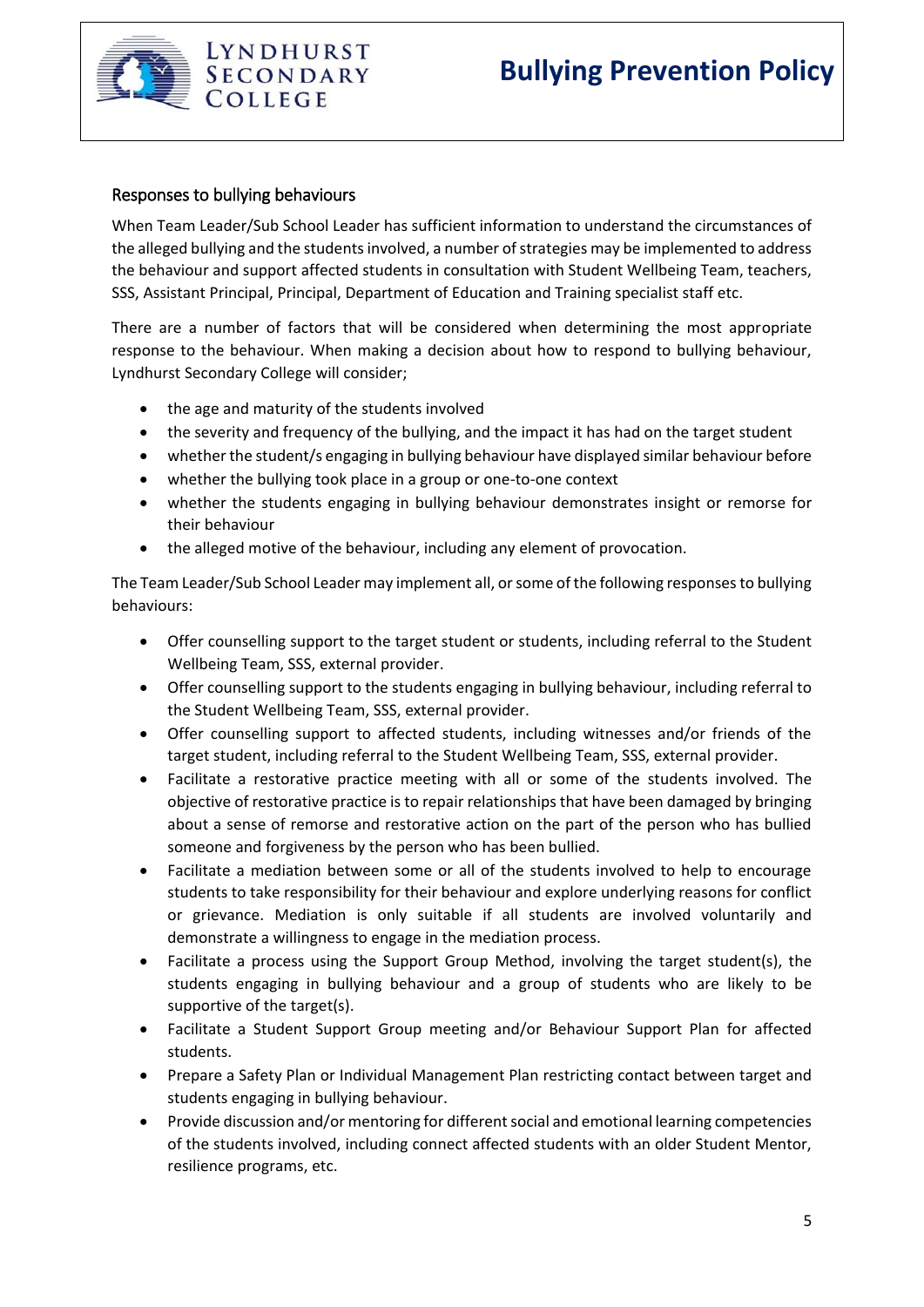

- Monitor the behaviour of the students involved for an appropriate time and take follow up action if necessary.
- Implement year group targeted strategies to reinforce positive behaviours, for example reward systems for positive behaviour or respectful relationship education for the cohort.
- Implement disciplinary consequences for the students engaging in bullying behaviour, which may include removal of privileges, detention, suspension and/or expulsion consistent with our Student Wellbeing and Engagement policy, the Ministerial Order on Suspensions and Expulsions and any other relevant Department policy.

Lyndhurst Secondary College understands the importance of monitoring and following up on the progress of students who have been involved in or affected by bullying behaviour. Where appropriate, school staff will also endeavour to provide parents and carers with updates on the management of bullying incidents.

The Team Leader/Sub School Leader is responsible for maintaining up to date records of the investigation of and responses to bullying behaviour.

# FURTHER INFORMATION AND RESOURCES

LYNDHURST **SECONDARY** COLLEGE

This policy should be read in conjunction with the following school policies:

- Statement of Values and School Philosophy
- Student Engagement Policy
- Parent Complaints policy
- Duty of Care Policy
- Inclusion and Diversity Policy

The following websites and resources provide useful information on prevention and responding to bullying, as well as supporting students who have been the target of bullying behaviours:

- [Bully Stoppers](https://bullyingnoway.gov.au/PreventingBullying/Planning/Pages/School-policy.aspx)
- Kids [Helpline](https://kidshelpline.com.au/)
- [Lifeline](https://www.lifeline.org.au/)
- [Bullying. No way!](https://bullyingnoway.gov.au/PreventingBullying/Planning/Pages/School-policy.aspx)
- [Student Wellbeing Hub](https://www.studentwellbeinghub.edu.au/)
- **•** Office of the eSafety Commissioner
- [Australian Student Wellbeing Framework](https://www.studentwellbeinghub.edu.au/resources/detail?id=dd6b5222-d5c5-6d32-997d-ff0000a69c30#/)

### EVALUATION

This policy will be reviewed every 3 years, or earlier as required following an incident or analysis of new research or school data relating to bullying, to ensure that the policy remains up to date, practical and effective.

Data will be collected through:

- discussion and consultation with students and parent/carers
- regular student bullying surveys
- regular staff surveys